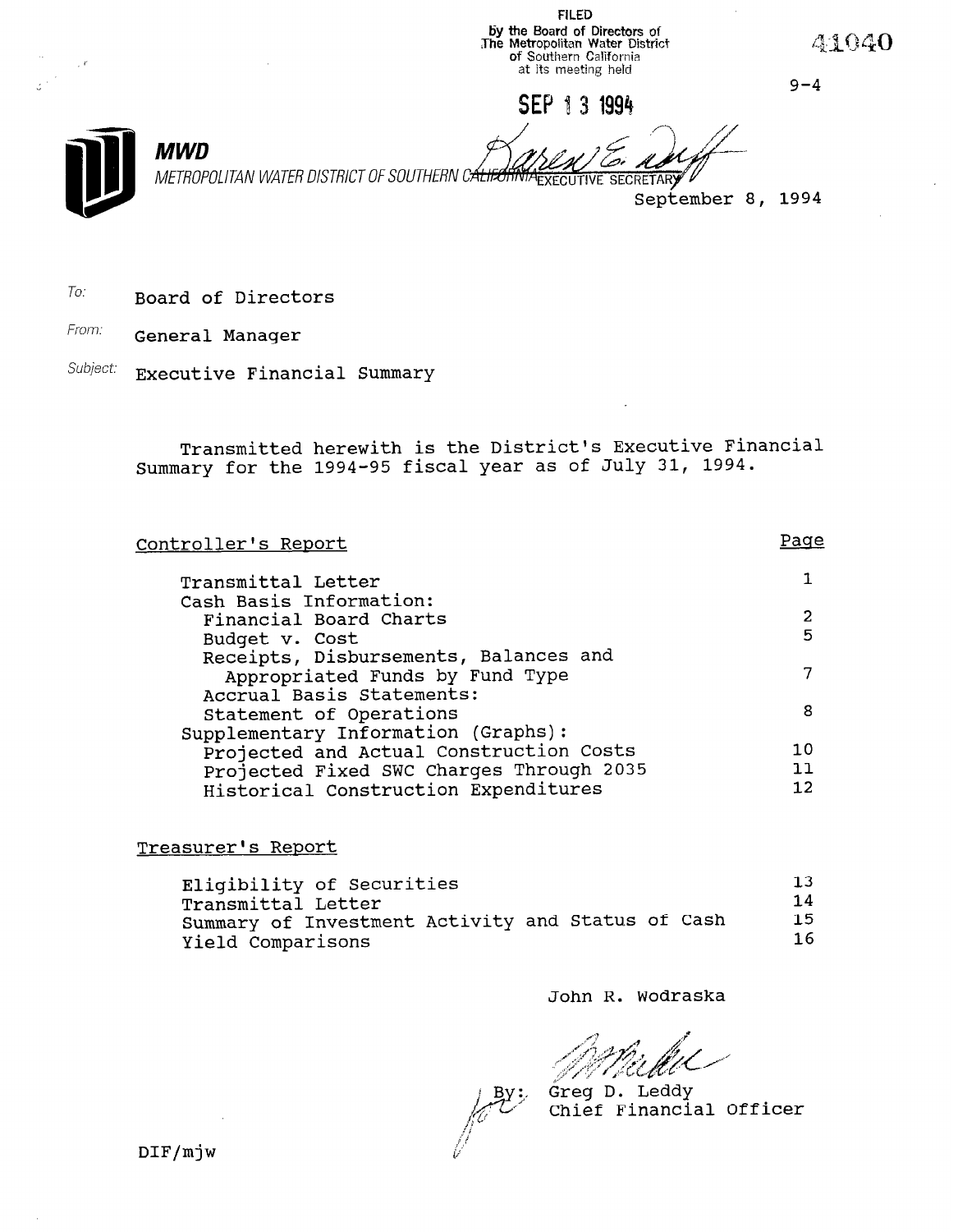Page 1



September 8, 1994

 $\tau$ <sub>0</sub>: **General Manager** 

From: **Controller** 

Subject: Monthly Financial Summary

Transmitted herewith is the Monthly Financial Summary as of July 31, 1994. Included in the report are the follow statements:

- . Financial Board Charts
- · Budget v. Cost Report
- · Statement of Receipts, Disbursements, and Balances by Fund
- . Statement of Operations--Accrual Basis
- · Supplementary Information

There were no appropriations closed in the month of July 1994.

David I. Furukawa

Encl.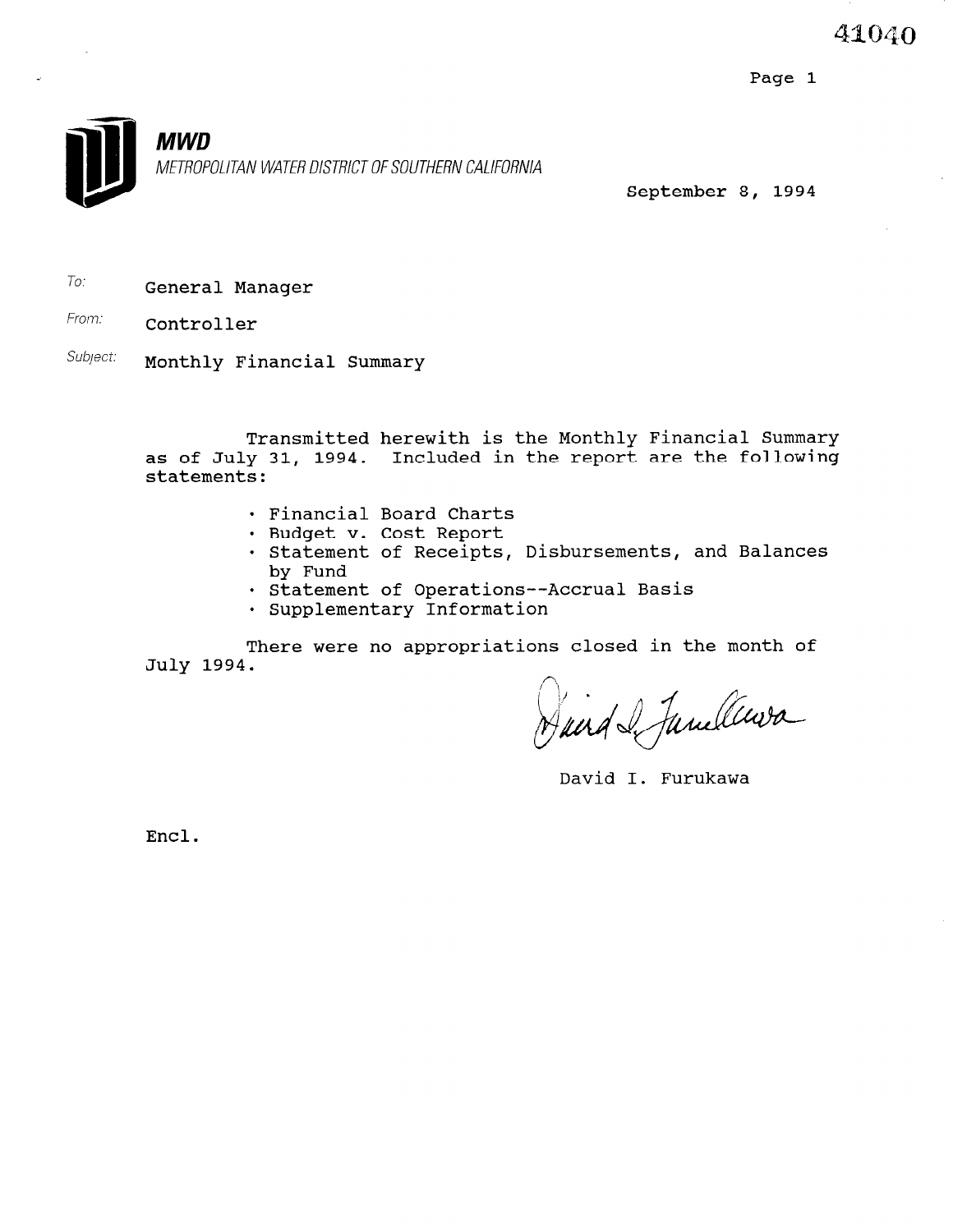



Page 2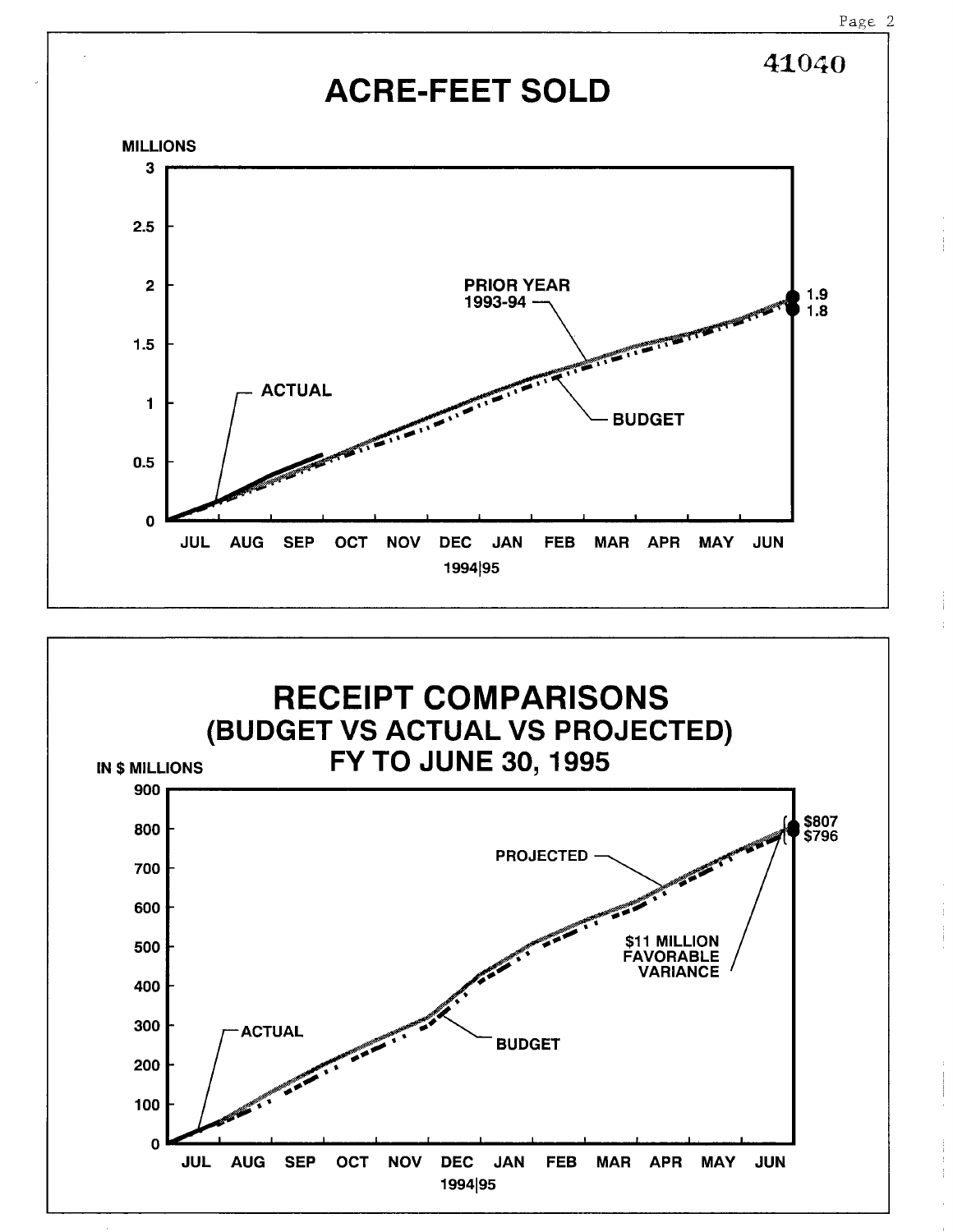



Page 3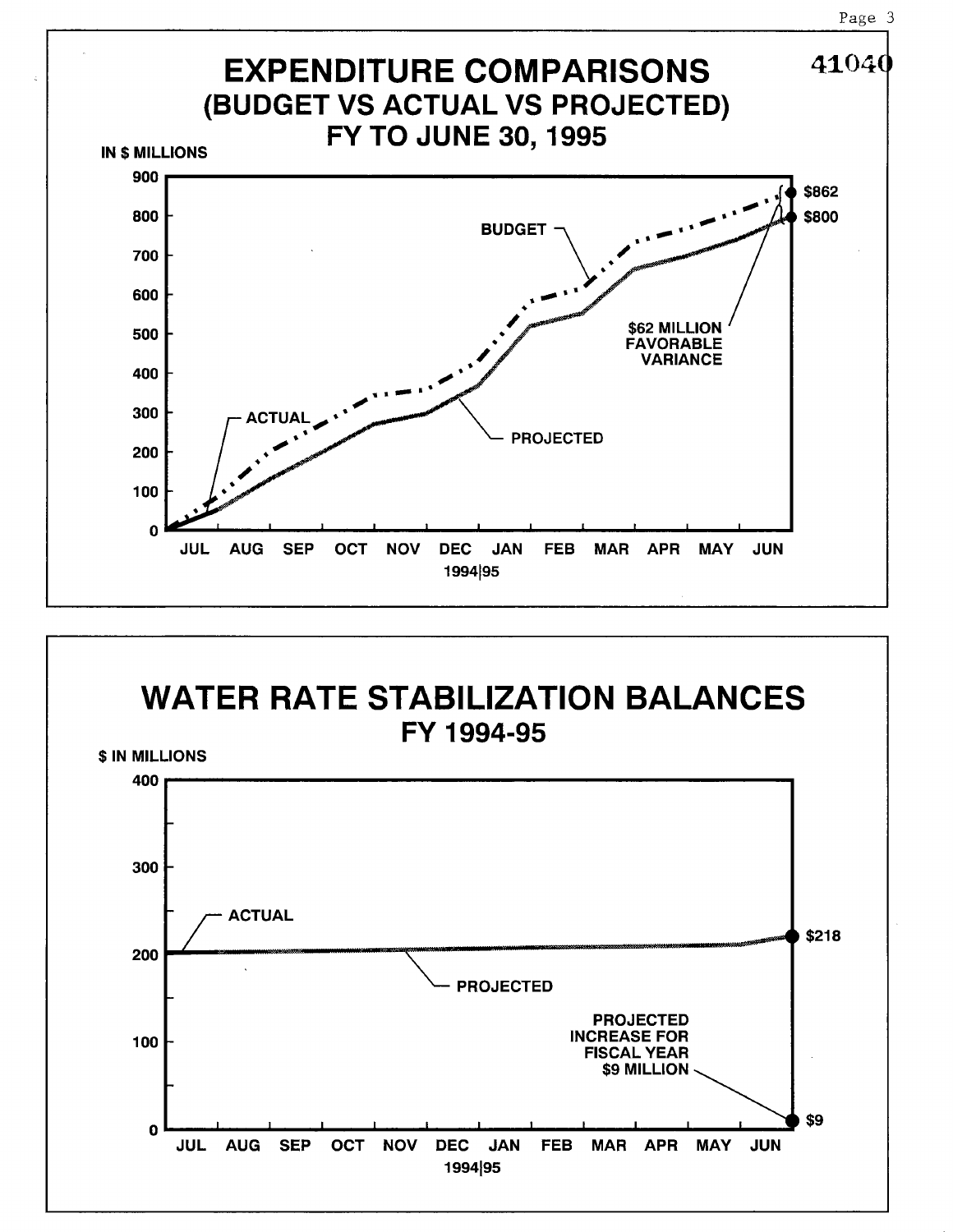

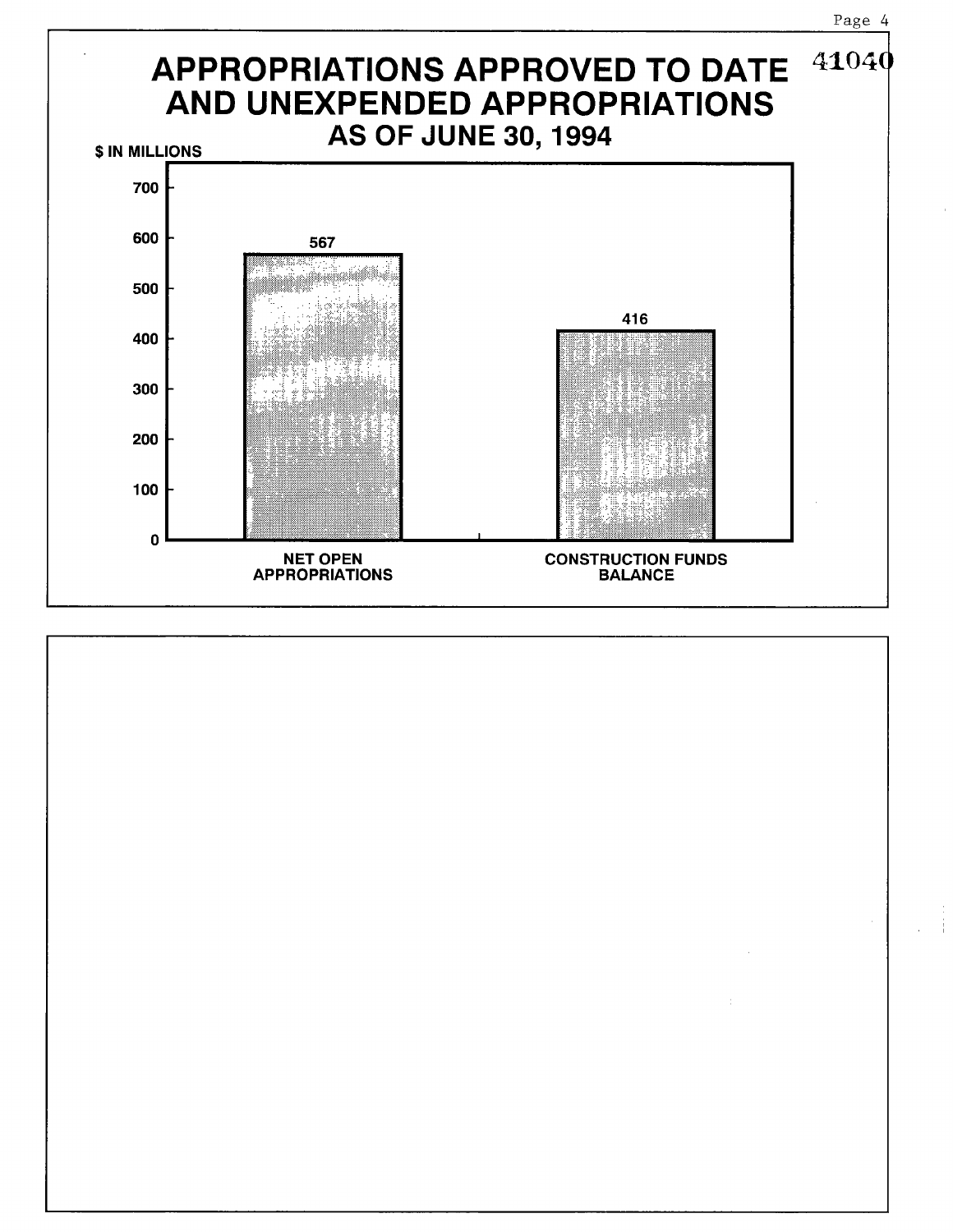Page 5 41040

### BUDGET VS. COST REPORT CASH BASIS (\$ in Thousands)

 $\bar{z}$ 

 $\sim$ 

 $\sim 10$ 

 $\sim$   $\mu$ 

 $\mathcal{L}_{\mathcal{A}}$ 

| FISCAL YEAR 1994-95            |               | <b>BUDGET</b>  | <b>ACTUAL</b>                        |                                                  |                       |  |
|--------------------------------|---------------|----------------|--------------------------------------|--------------------------------------------------|-----------------------|--|
|                                | <b>ANNUAL</b> | <b>THRU</b>    | THRU                                 | <b>VARIANCE</b>                                  |                       |  |
|                                | <b>BUDGET</b> |                | <u>JULY 94 JULY 94</u>               |                                                  | DOLLARS PERCENT       |  |
| <u>RECEIPTS</u>                |               |                |                                      |                                                  |                       |  |
| WATER SALES                    |               |                |                                      | 615,627 44,451 47,016 2,565 5.8%                 |                       |  |
| <b>TAXES</b>                   |               |                |                                      | $87,654$ 2,392 4,496 2,104 88.0% (a)             |                       |  |
| STANDBY CHARGES                |               |                |                                      | 50,000 373 1,075 702 188.2% (b)                  |                       |  |
| <b>INTEREST</b>                |               |                |                                      | $24,000$ $3,139$ $1,443$ $(1,696)$ $-54.0$ $(c)$ |                       |  |
| POWER RECOVERIES               |               |                |                                      | $18,000$ $882$ $2,572$ $1,690$ $191.6$ (d)       |                       |  |
| <b>OTHER</b>                   |               | 62             | 73                                   |                                                  | 11 17.7%              |  |
| <b>TOTAL</b>                   |               |                | 796,031 51,299 56,675                | 5,376                                            |                       |  |
| <b>EXPENDITURES</b>            |               |                |                                      |                                                  |                       |  |
| <b>O&amp;M</b>                 |               |                |                                      | 224,989 22,987 16,919 6,068 26.4% (e)            |                       |  |
| OPERATING EQUIPMENT            |               |                | $3,586$ $1,000$ $1,173$              |                                                  | $(173) -17.38$        |  |
| STATE WATER SUPPLIES           |               |                |                                      |                                                  |                       |  |
| SWC CAPITAL                    |               |                | 127,813 0 0                          |                                                  | $0 \t 0.08$           |  |
| SWC OMP&R                      |               |                | 89,321 7,493 7,475                   |                                                  | $18$ 0.2 <sup>8</sup> |  |
| OFF AQUEDUCT                   |               |                | 103,972 8,710 8,710                  |                                                  | $0 \t 0.08$           |  |
| SWC VARIABLE POWER             |               |                |                                      | 15,981  1,512  1,092  420  27.8%                 |                       |  |
| SWC CREDITS                    | (40,000)      |                |                                      | $0(26,864)$ $26,864$ $100.0%$ (f)                |                       |  |
| WATER TRANSFERS\OPTIONS        | 24,000        | $\circ$        | 10 <sub>1</sub>                      | (10)                                             | 100.0%                |  |
| <b>COLORADO RIVER SUPPLIES</b> |               |                |                                      |                                                  |                       |  |
| IID CAPITAL                    | 18,385        |                | 372<br>$\mathbf{0}$ and $\mathbf{0}$ |                                                  | $(372) -100.0%$       |  |
| IID O&M AND INDIRECT           |               |                | $6,621$ $4,600$ $4,600$              |                                                  | $0 \qquad 0.0$        |  |
| ALL AMERICAN/COACHELLA         | 10,033        | $\overline{0}$ | $\overline{\phantom{0}}$             | $\overline{\mathbf{0}}$                          | 0.0%                  |  |
| PVID                           | 5,513         | $\mathbf{0}$   | 12                                   |                                                  | $(12) -100.08$        |  |
| <b>ARIZONA GROUNDWATER</b>     | 10,000        | $\overline{O}$ | $\mathbf{0}$                         | $\mathbf{0}$                                     | 0.0%                  |  |
| CRA POWER                      |               |                | $34,472$ 2,133 2,589                 |                                                  | $(456) -21.48$        |  |
| MWD CAPITAL PROGRAM            |               |                |                                      |                                                  |                       |  |
| REVENUE BOND DEBT SERVICE      | 78,830 33,786 |                | 33,522                               | 264                                              | 0.8%                  |  |
| G.O. BOND DEBT SERVICE         |               |                |                                      | 57,070 0 45 (45) $-100.0%$                       |                       |  |
| COMM PAPER DEBT SERVICE        | 1,800         |                | 150 104                              | 46                                               | 30.7%                 |  |
| SDCWA 1ST AQUEDUCT             | 150           |                | 37 101                               |                                                  | $(64) -173.08$        |  |
| PAYG CONSTRUCTION              |               |                |                                      | 89,417 5,000 2,825 2,175 43.5% (g)               |                       |  |
| <b>TOTAL</b>                   |               | 861,953 87,408 | 52,685                               | 34,723                                           |                       |  |
| NET CHANGE IN CASH             |               |                | (65,922) (36,109) 3,990              | 40,099                                           |                       |  |
| BOND CONSTRUCTION              |               |                |                                      |                                                  |                       |  |
| <b>EXPENDITURES</b>            |               | 445,083 39,071 | 18,371                               |                                                  | 20,700 53.0% (h)      |  |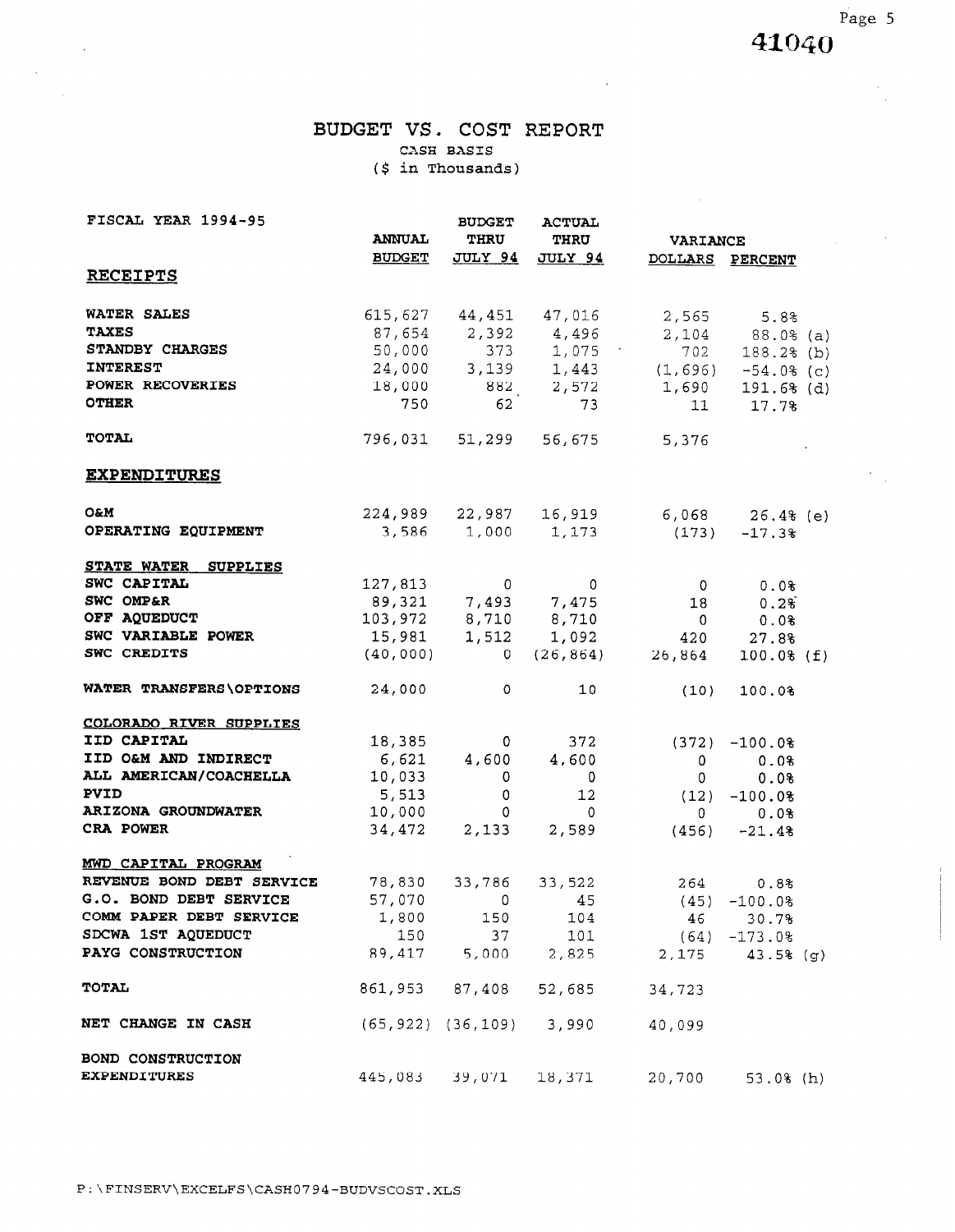## CASH BASIS SUMMARY VARIANCE EXPLANATIONS Through July 31,1994

### Criteria: (plus or minus) \$500,000 and 10 percent variance

### RECEIPTS:

- (a)  $\,$  Tax receipts are \$2.1 million greater than budget due to prior year collections. Taxpayers from Los Angeles County that were impacted by the January 1994 earthquake were given an additional 90 days to pay their April 1994 tax bills. Therefore, July 1994 tax collections reflect the deferral of these payments.
- lb) Water Standby Charges are \$ .7 million over budget mainly due to delinquencies and the 90 day tax payment deferral given to taxpayers in Los Angeles County that were impacted by the January 1994 earthquake.
- (c) Interest on investments are \$1.7 million less than budgeted mainly due to the timing of interest collections.
- (d) Receipts from power recoveries are \$1.7 million over budget because power plants were operated at higher levels than were anticipated in the budget.

### EXPENDITURES:

- (e) MWD O&M was \$6.1 million under budget for the month of July. Staff anticipates that expenditures will equal budget as the fiscal year progresses.
- (f) Credits of \$26.9 million were received during July from the Department of Water Resources for the return of Oroville replacement fund deposits.
- (g) Pay-As-You-Go construction disbursements are \$2.2 million less than budget due to lower than anticipated expenditures during July on construction projects being funded from the PAYG Fund.
- (h) Construction expenditures from bond proceeds are 53.0 percent below budget mainly because of delays in Right of Way acquisition for the Domenigoni Valley Reservoir, the Perris Filtration Plant Site Acquisition, and the Central Pool Augmentation Site Acquisition. The Mills Filtration Plant and Garvey Reservoir have construction contract delays, all Filtration Plants and the Distribution System Chemical Containment Program are delayed because of changes in the scope of design. The Allen McColloch project is delayed because of negotiations for the purchase of the pipeline; certain aspects of San Diego Pipeline No. 6 have been delayed pending results of the IRP which has delayed the release of RFP's for Geotechnical investigation and Aerial survey, and the preliminary design and right of way acquisition for the Inland Feeder project is delayed.

Page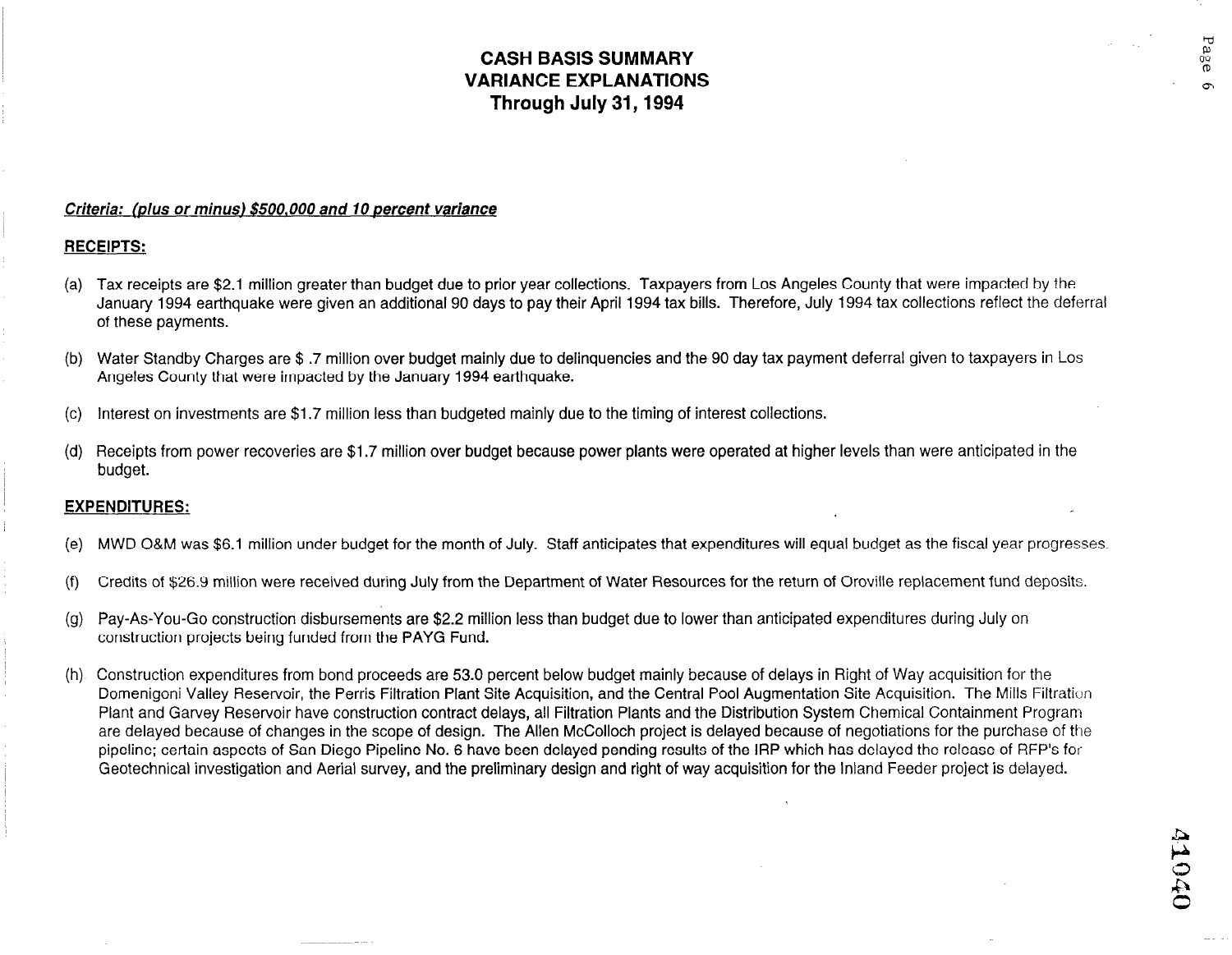#### STATEMENT OF RECEIPTS, DISBURSEMENTS, BALANCES AND APPROPRIATED FUNDS

JULY 1, 1993 THROUGH JULY 31, 1994

| SOLI I TOOD ITTITOODITUOLI UI, TOOT             | <b>OPERATING</b><br><b>FUNDS</b> | STATE CONTRACT<br><b>FUNDS</b> | <b>DEBT</b><br><b>SERVICE</b><br><b>FUNDS</b> | <b>RATE</b><br><b>STABILIZATION</b><br><b>FUNDS</b> | PAY-AS-YOU-<br><b>GO FUND</b> | <b>REVOLVING</b><br>CONSTR. FUND | REVENUE BOND<br>CONSTR. FUNDS | OTHER<br><b>FUNDS</b> |
|-------------------------------------------------|----------------------------------|--------------------------------|-----------------------------------------------|-----------------------------------------------------|-------------------------------|----------------------------------|-------------------------------|-----------------------|
| <b>BALANCES - START OF PERIOD</b>               |                                  |                                |                                               |                                                     |                               | 108,445.98                       | 299,218,226.81                | 265,601.502.61        |
| CASH AND INVESTMENTS                            | 297,043,841.67                   | 69,260,690.71                  | 84 463,237.85                                 | 199, 194, 974.75                                    | 89, 429, 727.27               |                                  |                               |                       |
| <b>RECEIPTS</b>                                 |                                  |                                |                                               |                                                     |                               |                                  |                               |                       |
| <b>Net Tax Collections</b>                      |                                  | 1,968,452.10                   | 2,527,791.47                                  |                                                     |                               |                                  |                               |                       |
| <b>Water Sales</b>                              | 47,015,716.60                    |                                |                                               |                                                     |                               |                                  |                               |                       |
| Water Standby Charge                            | 1,074,618.31                     |                                |                                               |                                                     |                               |                                  |                               |                       |
| Power Recoveries                                | 2,571,936.30                     |                                |                                               |                                                     |                               | 369.37                           | 1,542,223.59                  | 57,230.92             |
| Interest on Investments                         | 507,738.56                       | 68,555.55                      | 372,535.01                                    | 361,699.29                                          | 131,194.62                    |                                  |                               |                       |
| <b>Bond Sales/CP Sales</b><br>Other Collections | 72,749.11                        |                                |                                               |                                                     |                               |                                  |                               |                       |
|                                                 |                                  |                                |                                               |                                                     |                               |                                  |                               |                       |
| <b>TOTAL RECEIPTS</b>                           | 51,242,758.88                    | 2,037,007.65                   | 2,900,326.48                                  | 361,699.29                                          | 131,194.62                    | 369.37                           | 1,542,223.59                  | 57,230.92             |
| INTER-FUND TRANSFERS                            | (22, 309, 481, 53)               | 15,000,000.00                  | 7,309,481.53                                  |                                                     |                               |                                  | 0.00                          |                       |
| <b>REIMBURSEMENTS</b>                           |                                  |                                |                                               |                                                     |                               |                                  |                               |                       |
| <b>Operation &amp; Maintenance</b>              | 18,091.34                        |                                |                                               |                                                     |                               |                                  |                               |                       |
| <b>Operating Equipment</b>                      |                                  |                                |                                               |                                                     |                               |                                  |                               |                       |
| Inventories                                     |                                  |                                |                                               |                                                     |                               |                                  |                               |                       |
| Construction                                    | 1,439,167.22                     |                                |                                               |                                                     | 45.00                         |                                  | 955,948.43                    |                       |
| Interest & Premium on Bonds                     |                                  |                                |                                               |                                                     |                               |                                  | 0.00                          |                       |
| <b>TOTAL REIMBURSEMENTS</b>                     | 1457,258.56                      |                                |                                               |                                                     | 45.00                         |                                  | 955,948.43                    |                       |
| <b>DISBURSEMENTS</b>                            |                                  |                                |                                               |                                                     |                               |                                  |                               |                       |
| Operation & Maintenance                         | 20,022,112.96                    |                                |                                               |                                                     |                               |                                  |                               |                       |
| Operating Equipment (Net)                       | 1.173,400.86                     |                                |                                               |                                                     |                               |                                  |                               |                       |
| Invent. & Undistr. Payroll (Net)                | 1,515,266.42                     |                                |                                               |                                                     |                               |                                  |                               |                       |
| Construction                                    | 3,133,437.96                     |                                |                                               |                                                     | 1,514,954.10                  | 2,707.22                         | 19,327,326.69                 |                       |
| DWR - Capital Payments                          |                                  |                                |                                               |                                                     |                               |                                  |                               |                       |
| DWR - Minimum O&M                               | 7,475,536.00                     |                                |                                               |                                                     |                               |                                  |                               |                       |
| Off Aqueduct Facilities                         | 3,644,991.00                     | 5,065,495.00                   |                                               |                                                     |                               |                                  |                               |                       |
| CRA - Power                                     | 2,589,493.91<br>1.092,362.00     |                                |                                               |                                                     |                               |                                  |                               |                       |
| SWC - Variable Power                            |                                  |                                |                                               |                                                     |                               |                                  |                               |                       |
| SWC - Credit<br>DWR - Water Bank                | 10,000.00                        |                                |                                               |                                                     |                               |                                  |                               |                       |
| To SDCWA - Ist Aqueduct                         | 100,917.97                       |                                |                                               |                                                     |                               |                                  |                               |                       |
| Debt Service on MWD Bonds                       |                                  |                                | 33,671,528.38                                 |                                                     |                               |                                  |                               |                       |
| Net Book Losses on Investment                   |                                  |                                |                                               |                                                     |                               |                                  |                               |                       |
| Transactions                                    |                                  |                                |                                               |                                                     |                               |                                  |                               |                       |
|                                                 |                                  |                                |                                               |                                                     |                               |                                  |                               |                       |
| TOTAL DISBURSEMENTS                             | 40,757,521.08                    | 5,065,495.00                   | 33,671,528.38                                 |                                                     | 1,514,954.10                  | 2,707.22                         | 19,327,326.89                 |                       |
| TRANSFERS TO ESCROW BANK ACCOUNT                |                                  |                                |                                               |                                                     |                               |                                  |                               |                       |
| TRUST ACCOUNT TRANSACTIONS (NET)                | 26,773,175.51                    |                                | (555, 369.67)                                 |                                                     |                               |                                  |                               | (194, 412.09)         |
| <b>BALANCES - END OF PERIOD</b>                 |                                  |                                |                                               |                                                     |                               |                                  |                               |                       |
| CASH AND INVESTMENTS                            | 313,450,032.01                   | 81,232,203.36                  | 60,446,147.61                                 | 199,556,674.04                                      | 88,046,012.79                 | 106,108.13                       | 262,369,071.94                | 265,464,321.44        |
| APPROPRIATED FUNDS                              | 665,887,000.00                   | 137,632,000.00                 | 138,728,000.00                                |                                                     | 141,827,000.00                | 258,000.00                       | 420,058,000,00                |                       |

02014

 $\mathcal{L}$ 

 $\ddot{\phantom{a}}$ 

 $\sim$ 

Page

 $\mathcal{A} \rightarrow \mathcal{A}$ 

 $\sim$ 

 $\sim$ 

 $\overline{\mathcal{L}}$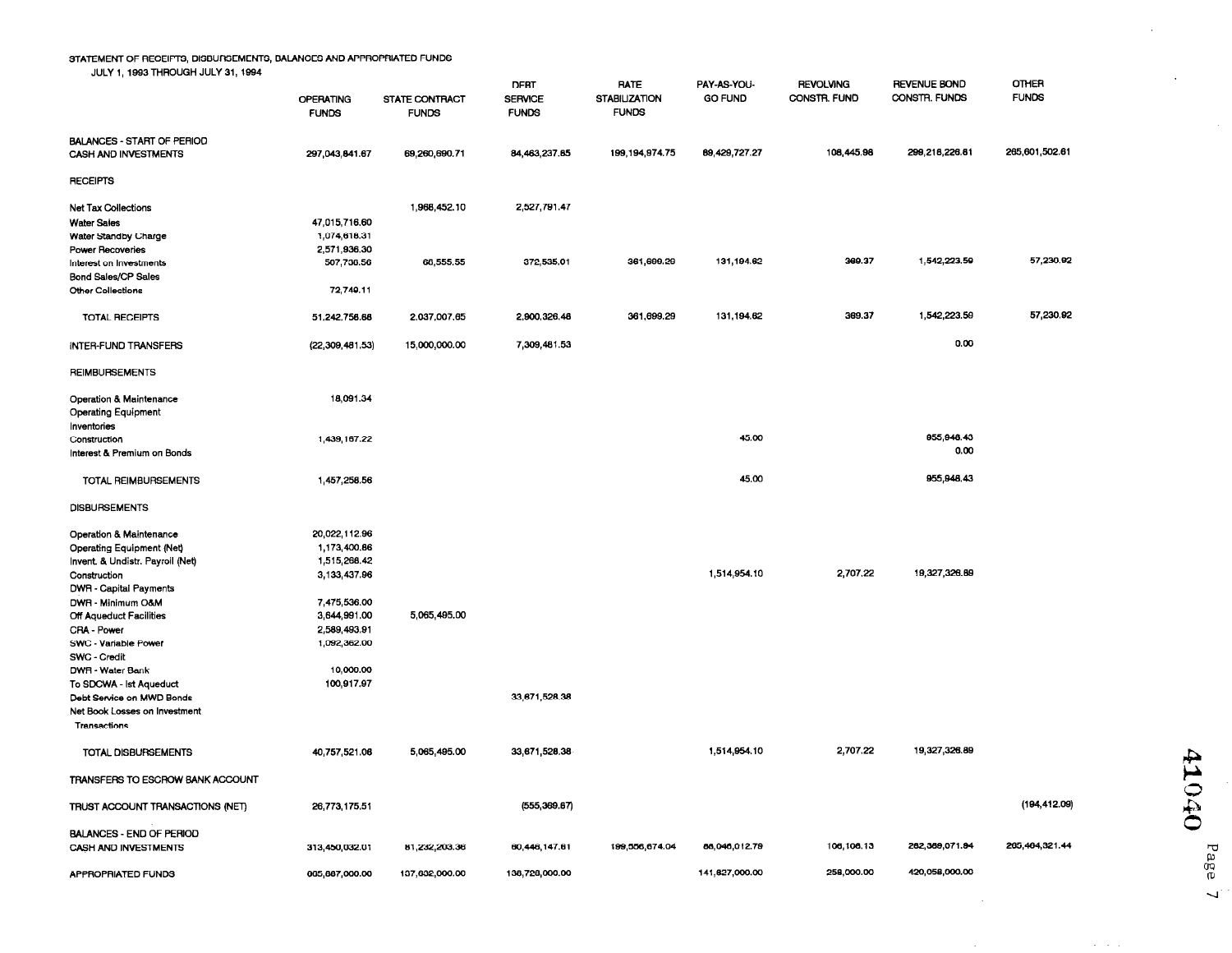$\bar{\mathcal{A}}$ 

 $\hat{\mathcal{A}}$ 

 $\sim$ 

 $\mathcal{A}^{\mathcal{A}}$ 

### STATEMENT OF OPERATIONS

FISCAL YEAR THROUGH JULY 31, 1994

| GROSS OPERATING INCOME                                                                         |                                                  |                  |                  |
|------------------------------------------------------------------------------------------------|--------------------------------------------------|------------------|------------------|
| Water Sales:                                                                                   | Acre Feet                                        |                  |                  |
| Noninterruptible                                                                               |                                                  |                  |                  |
| Untreated                                                                                      | 41,179.9                                         | 13, 985, 374. 20 |                  |
| Treated                                                                                        | 85,240.9                                         | 36, 219, 733.30  |                  |
| Interruptible                                                                                  |                                                  |                  |                  |
| Untreated                                                                                      | 12,366.8                                         | 2,698,782.90     |                  |
| Treated                                                                                        | 37,283.0                                         | 9,518,797.30     |                  |
| Reclaimed Water                                                                                | 2,142.0                                          | 242,046.00       |                  |
|                                                                                                | 178,212.6                                        | 62,664,733.70    |                  |
| Water Standby Charge                                                                           |                                                  | 4,166,666.64     |                  |
| Power Recoveries:<br>$\sqrt{2}$                                                                | 27,732,800 kWh )                                 | 1,442,123.48     | 68, 273, 523.82  |
| OPERATION AND MAINTENANCE                                                                      |                                                  |                  |                  |
| Operations                                                                                     |                                                  | 17,075,662.15    |                  |
| Power and Water Costs                                                                          |                                                  | 20,015,024.71    | 37,090,686.86    |
| Operating Income before Amort. & Depr.                                                         |                                                  |                  | 31, 182, 836.96  |
| Amort. of Participation Rights                                                                 |                                                  | 6,943,204.00     |                  |
| Depreciation, Plant                                                                            |                                                  | 2,011,189.00     | 8,954,393.00     |
|                                                                                                |                                                  |                  |                  |
| Operating Income                                                                               |                                                  |                  | 22, 228, 443.96  |
| OTHER INCOME                                                                                   |                                                  |                  |                  |
| Net Tax Revenues                                                                               |                                                  | 7,021,652.62     |                  |
| Interest Earned on Investments                                                                 |                                                  | 4,539,868.86     |                  |
|                                                                                                | Current Interest Levies - Annexation Commitments | 147,700.00       |                  |
| Property Rentals                                                                               |                                                  | 67,878.42        |                  |
| Gain on Land Sales                                                                             |                                                  |                  |                  |
| Earnings on Escrow Accounts                                                                    |                                                  |                  |                  |
| Sundry Revenues                                                                                |                                                  | 4,490.86         | 11,781,590.76    |
| INTEREST AND OTHER EXPENSE                                                                     |                                                  |                  |                  |
| Bond Interest Expense                                                                          |                                                  | 6,051,171.45     |                  |
| Adjustment for OAPF Obligation                                                                 |                                                  |                  |                  |
| Arbitrage Rebate Tax                                                                           | $\left($                                         | 1,110,628.96)    |                  |
| Sundry Expense                                                                                 |                                                  | 112, 239.11      | 5,052,781.60     |
|                                                                                                | Income before Annex. Inc. & Prior Years' Adjust. |                  | 28, 957, 253.12  |
| ANNEXATION INCOME                                                                              |                                                  |                  |                  |
| Levies for Uncapitalized Annexation - Principal                                                |                                                  | 1,400.00         |                  |
| New Annexations - Principal                                                                    |                                                  | 117,079.24       | 118,479.24       |
| ADJUSTMENTS OF PRIOR YEARS' POWER AND WATER COSTS<br>EXTRAORDINARY LOSS ON DEFEASANCE OF BONDS |                                                  |                  | 4,517,204.00     |
| NET INCOME                                                                                     |                                                  |                  | 33,592,936.36    |
| RETAINED EARNINGS AT START OF YEAR                                                             |                                                  |                  | 2,769,298,250.65 |
| RETAINED EARNINGS TO DATE                                                                      |                                                  |                  | 2,802,891,187.01 |

 $\sqrt{2}$ 

 $\mathcal{A}$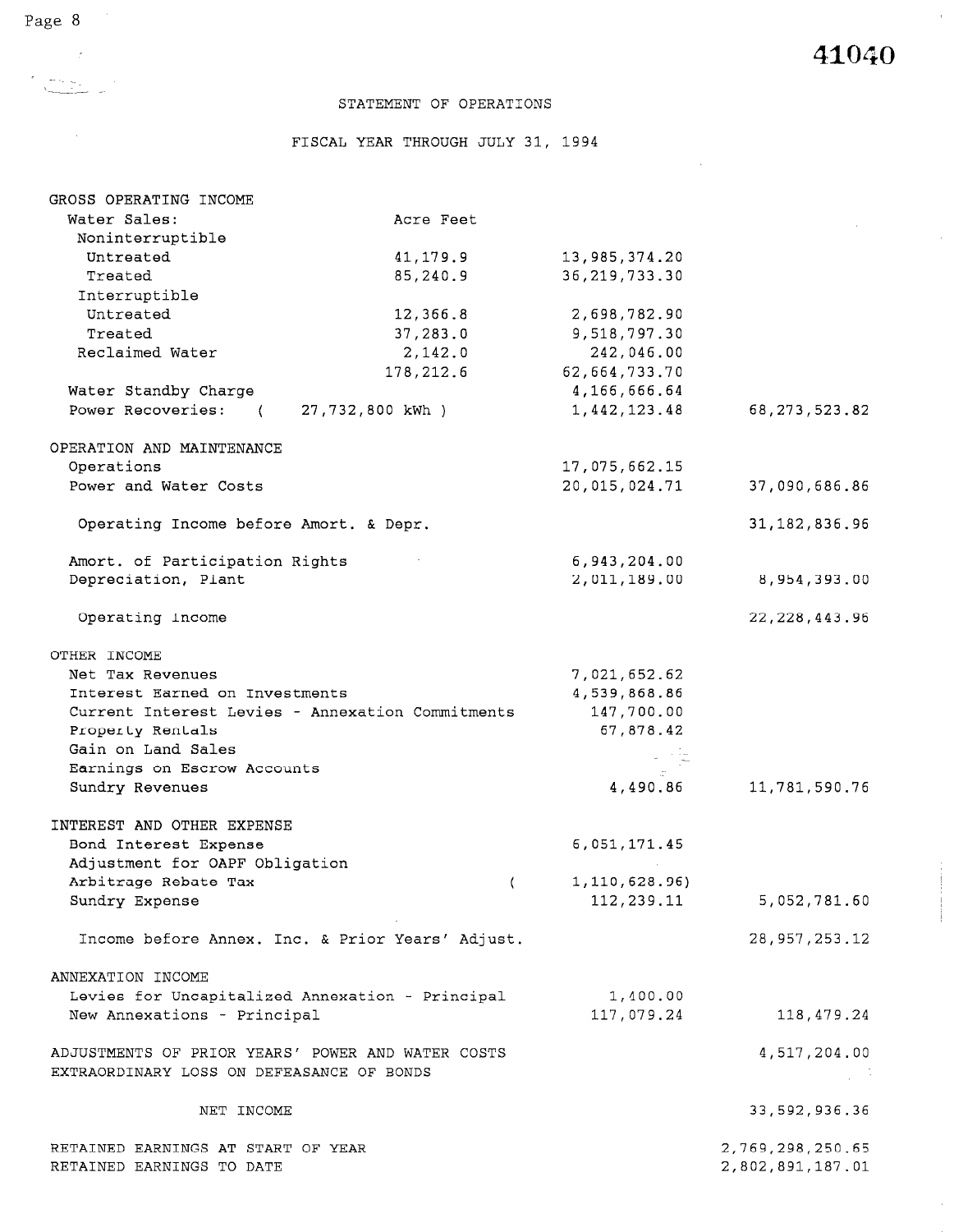# 41040

## STATEMENT OF OPERATIONS

# FISCAL YEAR THROUGH JULY 31, 1993

| GROSS OPERATING INCOME                            |                                                  |                 |                  |  |
|---------------------------------------------------|--------------------------------------------------|-----------------|------------------|--|
| Water Sales:                                      | Acre Feet                                        |                 |                  |  |
| Noninterruptible                                  | 29,914.0                                         | 9,975,153.20    |                  |  |
| Untreated<br>Treated                              | 101,519.1                                        | 41, 114, 411.30 |                  |  |
| Interruptible                                     |                                                  |                 |                  |  |
| Untreated                                         | 11,038.7                                         | 2,021,754.70    |                  |  |
| Treated                                           | 29,128.9                                         | 6,675,988.10    |                  |  |
| Reclaimed Water                                   | 1,179.5                                          | 118,969.10      |                  |  |
|                                                   | 172,780.2                                        | 59,906,276.40   |                  |  |
| Water Standby Charge                              |                                                  | 4,200,000.00    |                  |  |
| Power Recoveries: (                               | 30,234,000 kWh )                                 | 1,633,394.84    | 65,739,671.24    |  |
| OPERATION AND MAINTENANCE                         |                                                  |                 |                  |  |
| Operations                                        |                                                  | 13,868,094.26   |                  |  |
| Power and Water Costs                             |                                                  | 19,704,160.14   | 33, 572, 254.40  |  |
| Operating Income before Amort. & Depr.            |                                                  |                 | 32, 167, 416.84  |  |
| Amort. of Participation Rights                    | $\mathbb{Z}^{(2)}$                               | 6,640,977.00    |                  |  |
| Depreciation, Plant                               |                                                  | 1,881,010.03    | 8,521,987.03     |  |
|                                                   |                                                  |                 | 23,645,429.81    |  |
| Operating Income                                  |                                                  |                 |                  |  |
| OTHER INCOME                                      |                                                  |                 |                  |  |
| Net Tax Revenues                                  |                                                  | 7,403,082.14    |                  |  |
| Interest Earned on Investments                    |                                                  | 4, 251, 439.40  |                  |  |
|                                                   | Current Interest Levies - Annexation Commitments | 170,000.00      |                  |  |
| Property Rentals                                  |                                                  | 43,279.87       |                  |  |
| Gain on Land Sales                                |                                                  |                 |                  |  |
| Earnings on Escrow Accounts<br>Sundry Revenues    |                                                  | 40,992.80       | 11,908,794.21    |  |
|                                                   |                                                  |                 |                  |  |
| INTEREST AND OTHER EXPENSE                        |                                                  |                 |                  |  |
| Bond Interest Expense                             |                                                  | 6,899,004.35    |                  |  |
| Adjustment for OAPF Obligation                    |                                                  |                 |                  |  |
| Arbitrage Rebate Tax<br>Sundry Expense            |                                                  | 31,032.28       | 6,930,036.63     |  |
|                                                   | Income before Annex. Inc. & Prior Years' Adjust. |                 | 28,624,187.39    |  |
|                                                   |                                                  |                 |                  |  |
| ANNEXATION INCOME                                 |                                                  |                 |                  |  |
| Levies for Uncapitalized Annexation - Principal   |                                                  | 10,000.00       | 10,000.00        |  |
| New Annexations - Principal                       |                                                  |                 |                  |  |
| ADJUSTMENTS OF PRIOR YEARS' POWER AND WATER COSTS |                                                  |                 | 5, 110, 427.00   |  |
| EXTRAORDINARY LOSS ON DEFEASANCE OF BONDS         |                                                  |                 | (3,031,933.60)   |  |
|                                                   |                                                  |                 |                  |  |
| NET INCOME                                        |                                                  |                 | 30,712,680.79    |  |
| RETAINED EARNINGS AT START OF YEAR                |                                                  |                 | 2,448,106,359.14 |  |
| RETAINED EARNINGS TO DATE                         |                                                  |                 | 2,478,819,039.93 |  |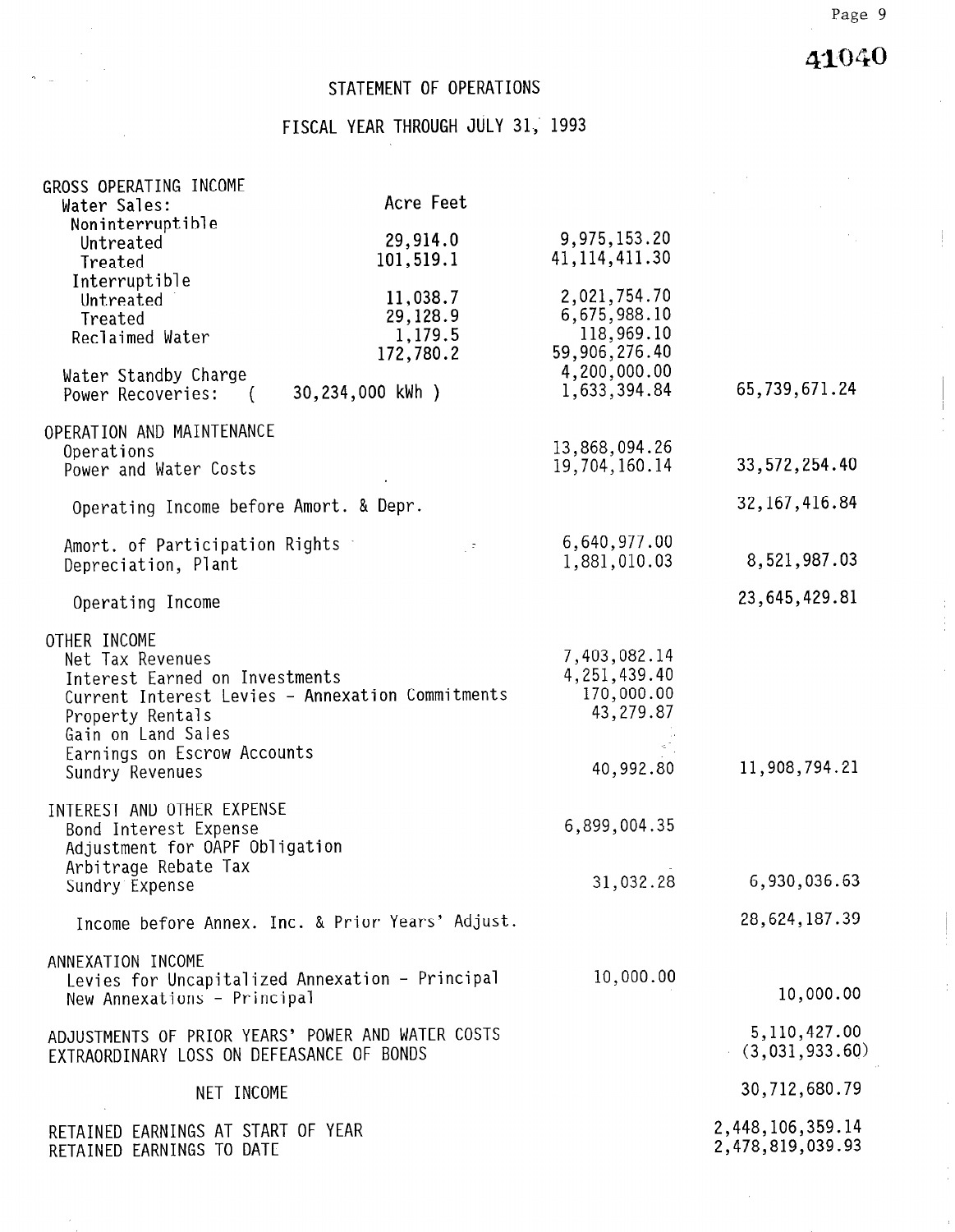

SUPPLIES ON THE COLORADO RIVER AQUEDUCT.

050TP

Page  $\overline{0}$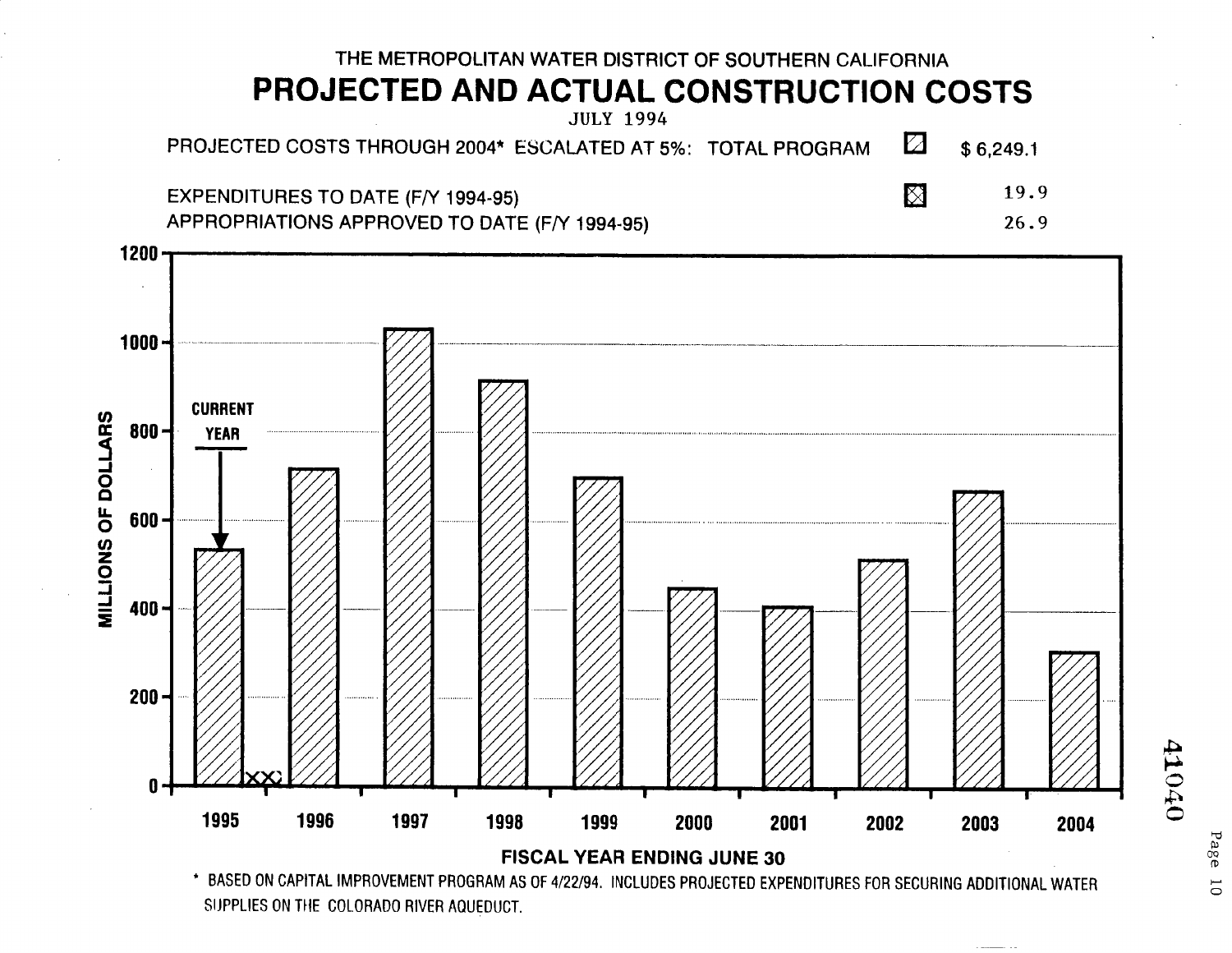# THE METROPOLITAN WATER DISTRICT OF SOUTHERN CALIFORNIA PROJECTED FIXED SWC CHARGES THROUGH 2035

| K<br><b>TRANSPORTATION</b>                       | \$5,154 |
|--------------------------------------------------|---------|
| <b>STORAGE &amp; CONSERVATION</b><br>$\mathbf N$ | 1,827   |
| Ø<br>OFF-AQUEDUCT                                | 1,253   |
| EAST BRANCH ENLARGEMENT                          | 909     |
| REVENUE BOND SURCHARGE                           | 506     |
| TAL                                              | 9,649   |

MILLIONS OF DOLLARS

\* FROM ATTACHMENT 3, DEPARTMENT OF WATER RESOURCES INVOICE DATED JULY 1, 1994. ALL AMOUNTS IN 1994 **DOLLARS. AMOUNT CHARGES ARE BASED ON ORIGINAL ENTITLEMENT OF** 2,011,500 AF FOR 1995 - 2035.

| 350        |      |                       |             |                       |                             |                                            |             |             |           |        |          |      |        |      |
|------------|------|-----------------------|-------------|-----------------------|-----------------------------|--------------------------------------------|-------------|-------------|-----------|--------|----------|------|--------|------|
|            | ХХ   | Ñ<br>Χ<br>Х           |             |                       |                             |                                            |             |             |           |        |          |      |        |      |
| 300        |      | $\boxtimes$<br>⋈<br>⋈ | ×           | Χ<br>$\boxtimes$<br>⋈ | $\overline{\text{XX}}$<br>X | Χ<br>$\overline{\text{XX}}$<br>$\boxtimes$ | K           |             |           |        |          |      |        |      |
| 250        |      |                       |             |                       | $\overline{\text{XX}}$      | M                                          | M           | Ř           | X         |        |          |      |        |      |
| <b>200</b> |      | X<br>Ř<br>Z           | X<br>×      |                       |                             |                                            |             |             | <b>IX</b> |        |          |      |        |      |
| 150        | Z    | Ζ<br>Ø                | Κ<br>O<br>Ø | Ķ<br>⋉<br>Κ<br>X      | X<br>X                      | X<br>п                                     | ×           |             |           |        | $\times$ |      |        | N    |
| 100        |      |                       |             | 2<br>Ø                | à<br>Z                      | Z<br>7<br>Ø                                | Z,          | K<br>Ř      |           | Ř<br>Χ |          |      |        |      |
| $50\,$     |      | K                     | Ø           | H<br>K<br>K           | 셬<br>K<br>⇙                 | 凶<br>Й<br>K                                | Ø<br>H<br>Ø | E<br>H<br>Ľ |           |        |          | Ř    | N<br>H | Ř    |
| 0          |      |                       |             |                       |                             |                                            |             |             |           |        |          |      |        |      |
|            | 1995 | 1998                  | 2001        | 2004                  | 2007                        | 2010                                       | 2013        | 2016        | 2019      | 2022   | 2025     | 2028 | 2031   | 2034 |

Page  $\overline{\overline{1}}$ 

OPOTP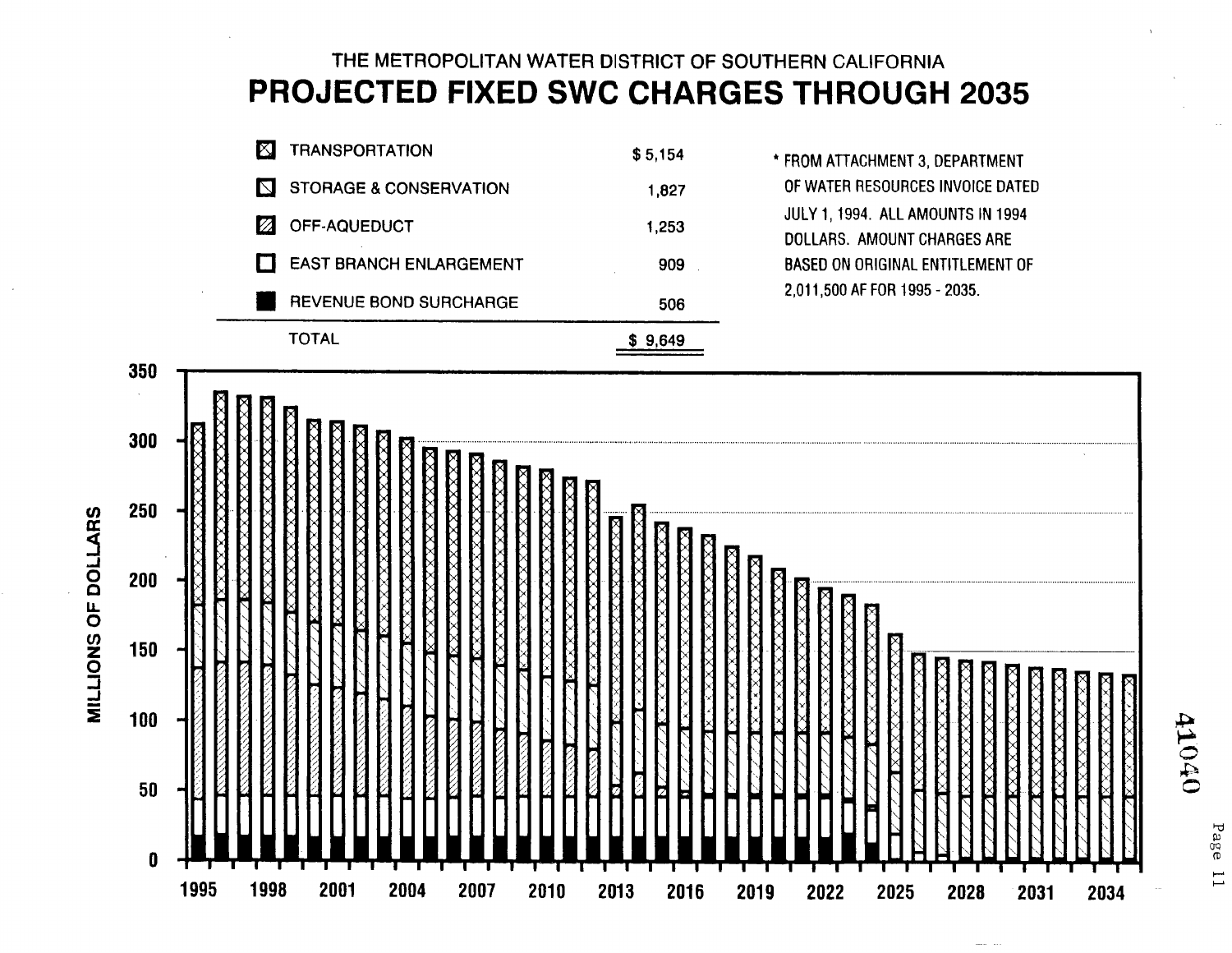## THE METROPOLITAN WATER DISTRICT OF SOUTHERN CALIFORNIA **HISTORICAL CONSTRUCTION EXPENDITURES**

from 7-1-66 through 6-30-94

### **EXPENDITURES THROUGH 6-30-94 \$ 2.21 BILLION**



Page  $12$ 

050Tb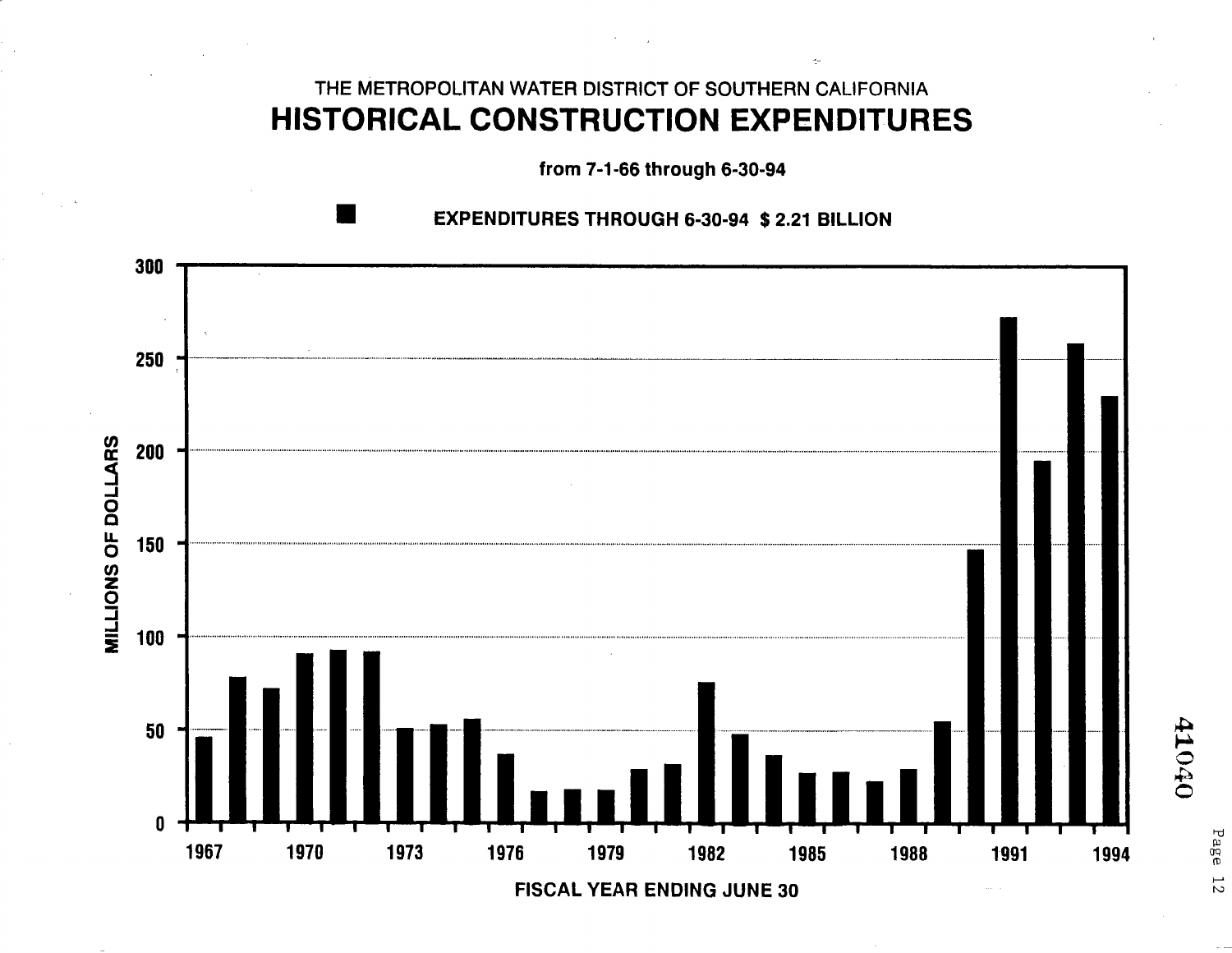41040



August 24, 1994

 $T_{O}$ : Board of Directors

From: **General Counsel** 

Subject: Review as to Eligibility of Securities Invested in by the Treasurer for the Month of July 1994

Pursuant to Sections 2741(a) and 5 101(b)(5) of the Administrative Code, this office has examined the Treasurer's Monthly Report to the Board for the month of July 1994 covering the investment of securities for that period. The reported forms of investment are within the eligible group of securities authorized by Section 5 101(b)(2) of the Administrative Code, and as of the end of the month are within the percentage constraints specified in that section.

N. Gregory Taylor

SBB:gm memo-sb\tres0794.doc

cc: J. R. Wodraska G. D. Leddy D. I. Furukawa R. N. Marumoto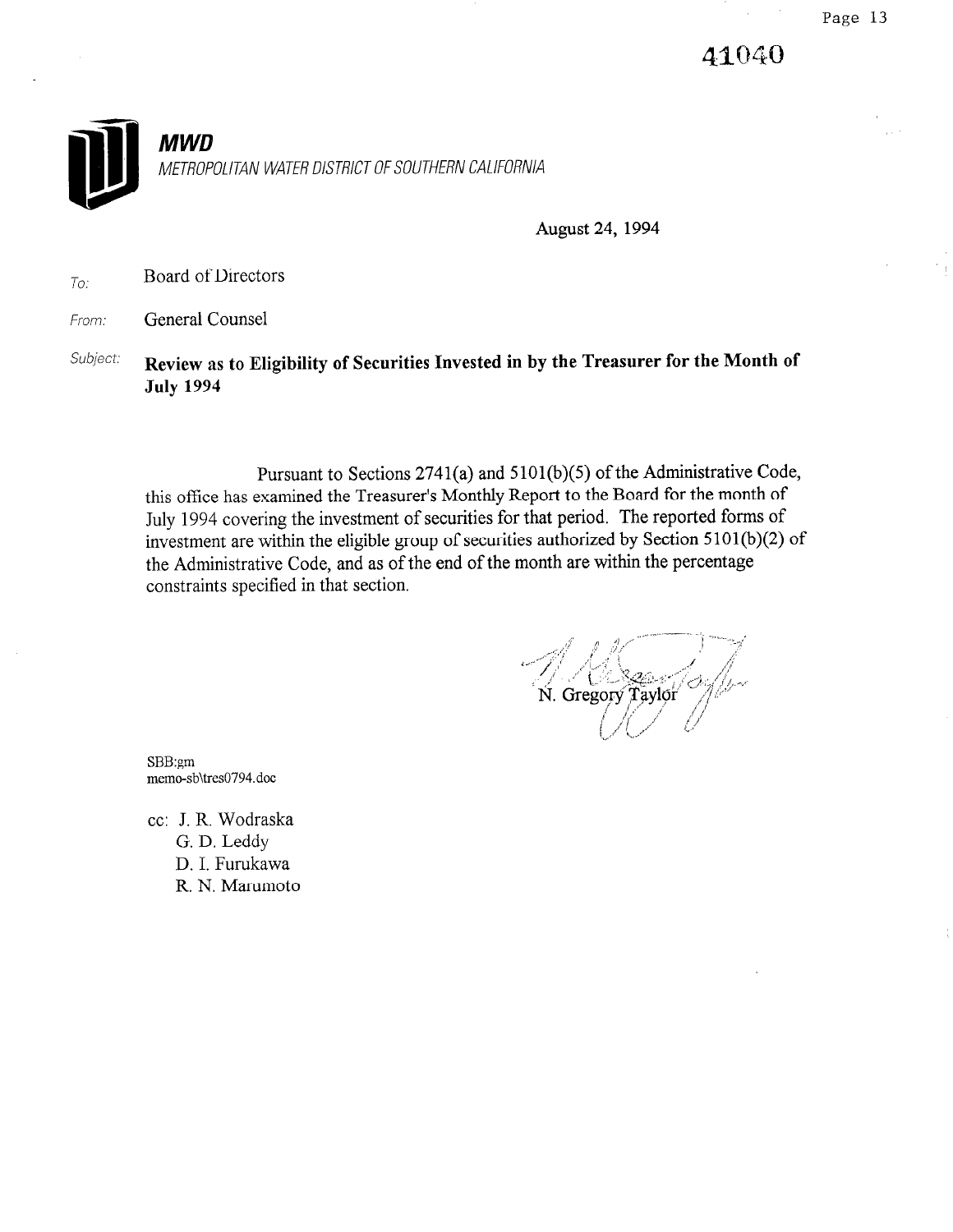41040



August 12, 1994

 $T_{O}$ : General Manager

From: Acting Treasurer

 $Subject:$  Treasurer's Monthly Report - July 1994

This letter transmits a summary report of investments and cash balances and yield comparisons for the end of the current month. A detail report of investments is filed each month with the Executive Secretary. These reports are required by Section 5114 of the MWD Administrative Code. All of the investments comply with Chapter 5101 of the MWD Administrative Code and the Investment Policy dated January 11, 1994.

District investments and cash balances are held in various funds designated for certain purposes as follows:

|                               | Book Value    |
|-------------------------------|---------------|
| Operating Funds               | \$313,450,000 |
| State Water Contract Fund     | 81,232,000    |
| Debt Service Funds            | 60,446,000    |
| Water Rate Stabilization Fund | 199,557,000   |
| Total                         | \$654,685,000 |
|                               |               |

Construction and Trust Funds \$408,068,000

The average weighted days to maturity is 356 days. The return on investments ranged from 3.2 percent to 10.0 percent. Interest earnings and average weighted portfolio yields follow:

|              |              |                                     | Interest Earnings                                           |                                    |
|--------------|--------------|-------------------------------------|-------------------------------------------------------------|------------------------------------|
| July<br>July | 1994<br>1993 | Month<br>\$4,069,798<br>\$3,453,185 | Fiscal Year<br>to <u>Date</u><br>\$4,069,798<br>\$3,453,185 | Portfolio<br>Yield<br>4.71<br>3.70 |

Roger N. Marumoto

RGN:yc

Attachments

 $\mu = 1$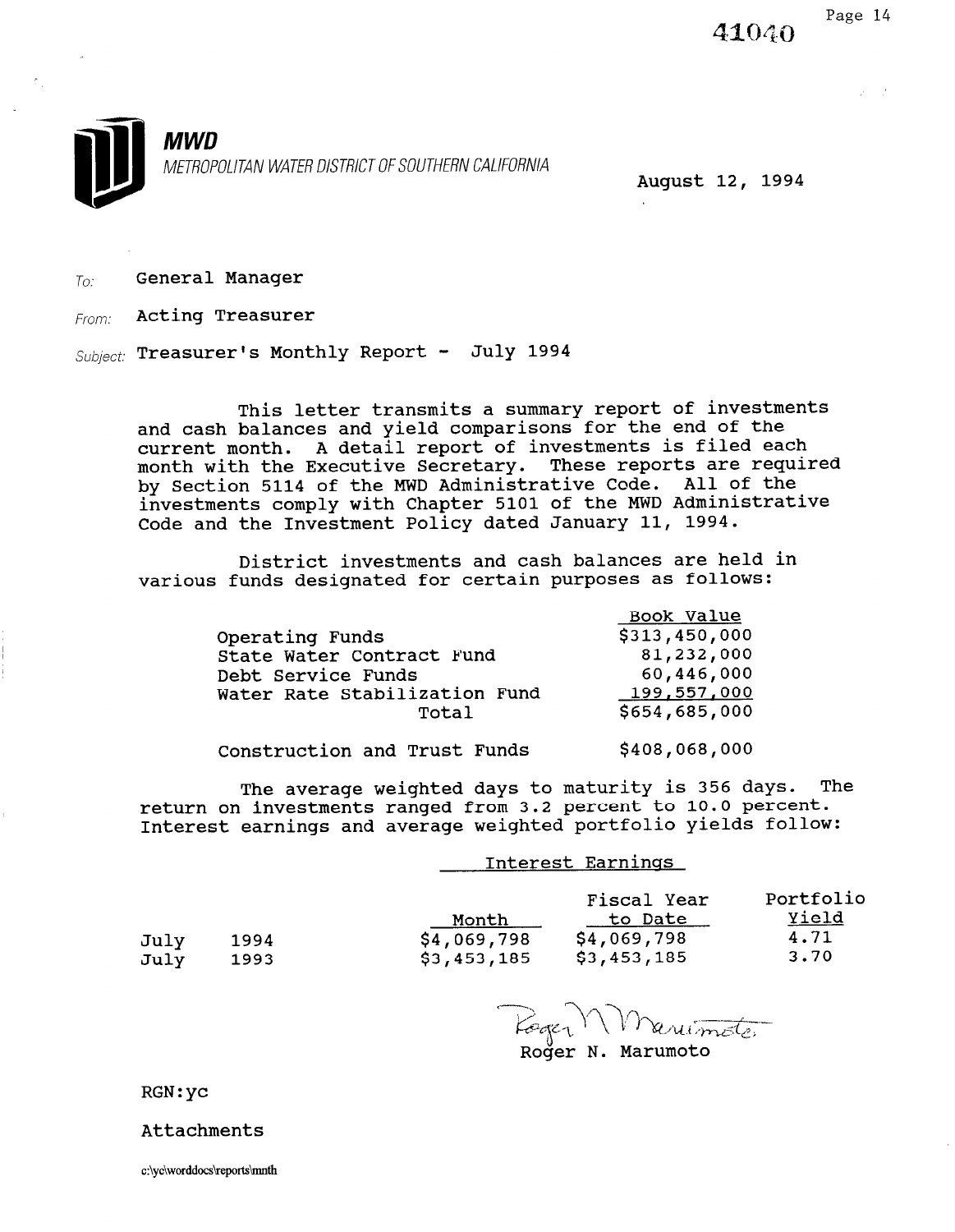### 41040 THE METROPOLITAN WATER DISTRICT OF SOUTHERN CALIFORNIA

| Summary Report of Investment Activity & Status of Cash for the Month Ending July 1994 |  |
|---------------------------------------------------------------------------------------|--|
| (Shown at Book Value and in \$ Thousands)                                             |  |

|                                              |                | BEGINNING PURCHASES DRAWALS | WITH-        |                          | <b>ENDING</b>  | % of Portfolio | <b>ADMIN.</b> |     |
|----------------------------------------------|----------------|-----------------------------|--------------|--------------------------|----------------|----------------|---------------|-----|
| <b>SECURITIES:</b>                           | <b>BALANCE</b> | <b>DEPOSITS</b>             | <b>SALES</b> | <b>MATURITIES</b>        | <b>BALANCE</b> | ACT.           | <b>CODE</b>   |     |
| <b>U.S. TREASURY</b>                         | sen j          | 31. 109                     |              |                          | \$408,156      | 38.3           | 100           |     |
| <b>U.S. GUARANTEES-GNMA'S</b>                | 2.990          |                             |              | $\overline{\mathcal{D}}$ | 2.908          | 0.3            | 100           |     |
| FEDERAL AGENCIES                             | 150,660        | 7916                        |              | 62                       | 158.514        | 15.0           | 33            |     |
| REPURCHASE AGREEMENTS                        | 247,791        | 2 207,989                   |              | 2.189,065                | 266.715        | 25.1           | 30            |     |
| <b>BANKERS' ACCEPTANCES</b>                  | 1972           | 17.861                      |              |                          | 19.833         | 1.9            | 30            |     |
| <b>COMMERCIAL PAPER</b>                      | 166.200        | 77.669                      |              | 90,684                   | 153,185        | 14.4           | 30            |     |
| NEGOTIABLE CERTIFICATES<br>OF DEPOSIT        | 25.321         | 10,360                      |              |                          | 36,181         | 3.4            | 20            |     |
| LOCAL AGENCY INVESTMENT<br>FUND - CALIFORNIA | 87,000         |                             | 72,000       |                          | 15,000         | 1.4            | (A)           |     |
| <b>ASSET-BACKED SECURITIES</b>               |                | - 301                       |              |                          | 2.591          | 0.2            | (E)           |     |
| <b>CALIFORNIA SWP BONDS</b>                  | 35             |                             |              |                          | 35.            | 0.0            | (B)           |     |
| <b>SUBTOTAL</b>                              | \$1,076,516    | \$2,338,495                 | \$72,000     | \$2,279,893              | \$1,063,118    | 100.0          |               |     |
| CASH:                                        |                |                             |              |                          |                |                |               |     |
|                                              |                |                             |              |                          |                |                |               |     |
| DEMAND ACCOUNTS                              | \$2.148        | \$188                       |              |                          | \$2,336        |                |               |     |
| DRAFT/MWDCU/PETTY CASH                       | 148            | 18                          |              |                          | 166.           |                |               | (C) |
| LESS OVERNIGHT INVEST.                       | (2, 429)       | (438)                       |              |                          | (2,867)        |                |               | (D) |
| <b>SUBTOTAL</b>                              | (S133)         | (\$232)                     | \$0          | \$0                      | (\$365)        |                |               |     |
| <b>TOTAL</b>                                 | \$1,076,383    | \$2,338,263                 | \$72,000     | \$2,279,893              | \$1,062,753    |                |               |     |

A) Construction \$72,000,000; other funds \$15,000,000.

B) Additional purchases limited to one \$5,000 bond of each series of SWP bonds.

C) Petty Cash, \$10,000; Draft Accounts, \$56,000; MWD Credit Union, \$100,000.

D) Includes investment of outstanding checks.

E) Maturities of asset-backed securities are five years or less.

Note: Sales and Purchases may contain internal transfers.

Note: Excludes \$227,938,000 in cash and securites held in escrow for the District's crossover refunding bonds.